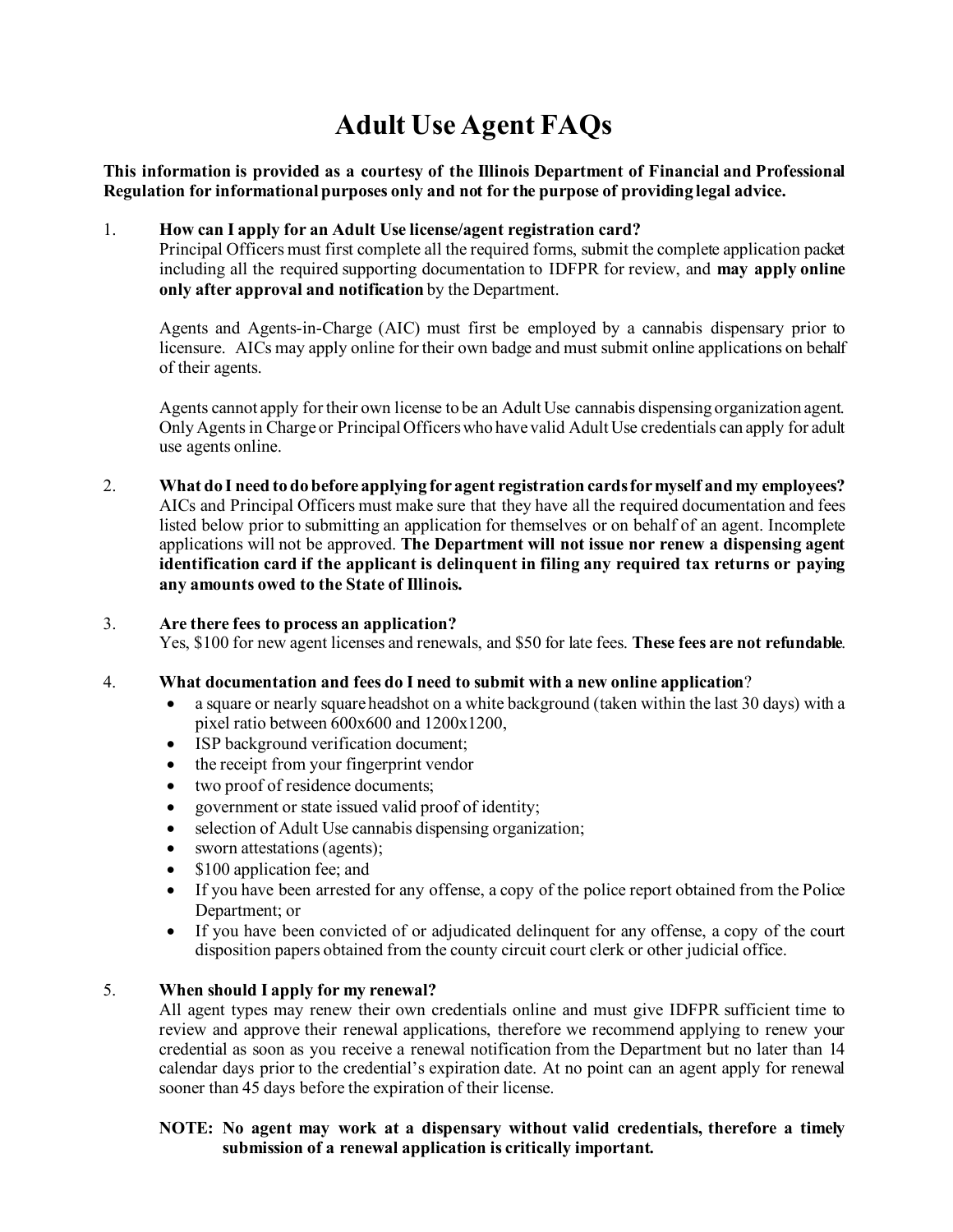## 6. **What documentation and fees do I need to submit with a renewal application**?

- a square or nearly square headshot on a white background (taken within the last 30 days) with a pixel ratio between 600x600 and 1200x1200;
- a notarized and signed "No Subsequent Conviction Affidavit" or a notification of a new conviction or arrest if you have been arrested for or convicted of any offense since your last application or renewal;
- proof of residence as above, **only** if your address has changed;
- sworn attestations: and
- \$100 renewal fee.

## 7. **How do I check the status of my application?**

Agents-in-Charge or Principal Officers may log into their online account or call the Division's Call Center at 1-800-560-6420 to check their application status. Agents-in-Charge may inquire on behalf of their agents.

8. **How long does it take to receive my agent badge following IDFPR's approval of my application?** Usually badges are mailed to your dispensary within 14 calendar days of approval.

# 9. **How do I reset my online login information?**

If you cannot reset your online password, you can call the Division's Call Center at 1-800-560-6420 and they will reset your online account.

When you try to login to the DFPR online portal using your credential number, remember that AU Agent credentials are numbered **287**.XXXXXX; AU Agent-in-Charge credentials are **286**.XXXXXX; and AU Principal Officer credentials are **285**.XXXXXX.

#### 10. **What are the training requirementsfor an Adult Use dispensary agent?**

Within 90 days of beginning employment, any dispensing organization Agent, Agent-in-Charge, or Principal Officer involved in the handling of cannabis must successfully complete a Responsible Vendor Program training from a training organization that has been approved by the Department of Financial and Professional Regulation. A list of approved Responsible Vendors is available at https:[//www.idfpr.com/profs/adultusecan.asp.](http://www.idfpr.com/profs/adultusecan.asp) Additionally, each Agent, Agent-in-Charge, and Principal Officer must obtain 8 hours of annual training from the dispensing organization, which may include the Responsible Vendor training if the person has received such training. Anyone who must receive the Responsible Vendor Training must take the training annually within 90 days before their agent badge expires.

#### 11. **Can medical cannabis dispensing organization agents serve non-medical purchasers at the SameSite?**

Yes, agents with medical cannabis dispensary agent identification cards can serve purchasers at an Early Approval Adult Use Dispensing Organization License located at the same site as the medical cannabis dispensary.

12. **Can a medical cannabis dispensing organization agent serve purchasers at a Secondary Site?** Only if the Secondary Site is owned by the same entity as the medical cannabis dispensing organization atwhich the agent works. Section 15-40(h) provides, "A dispensing organization agent shall only be required to hold one card for the same employer regardless of what type of dispensing organization license the employer holds."